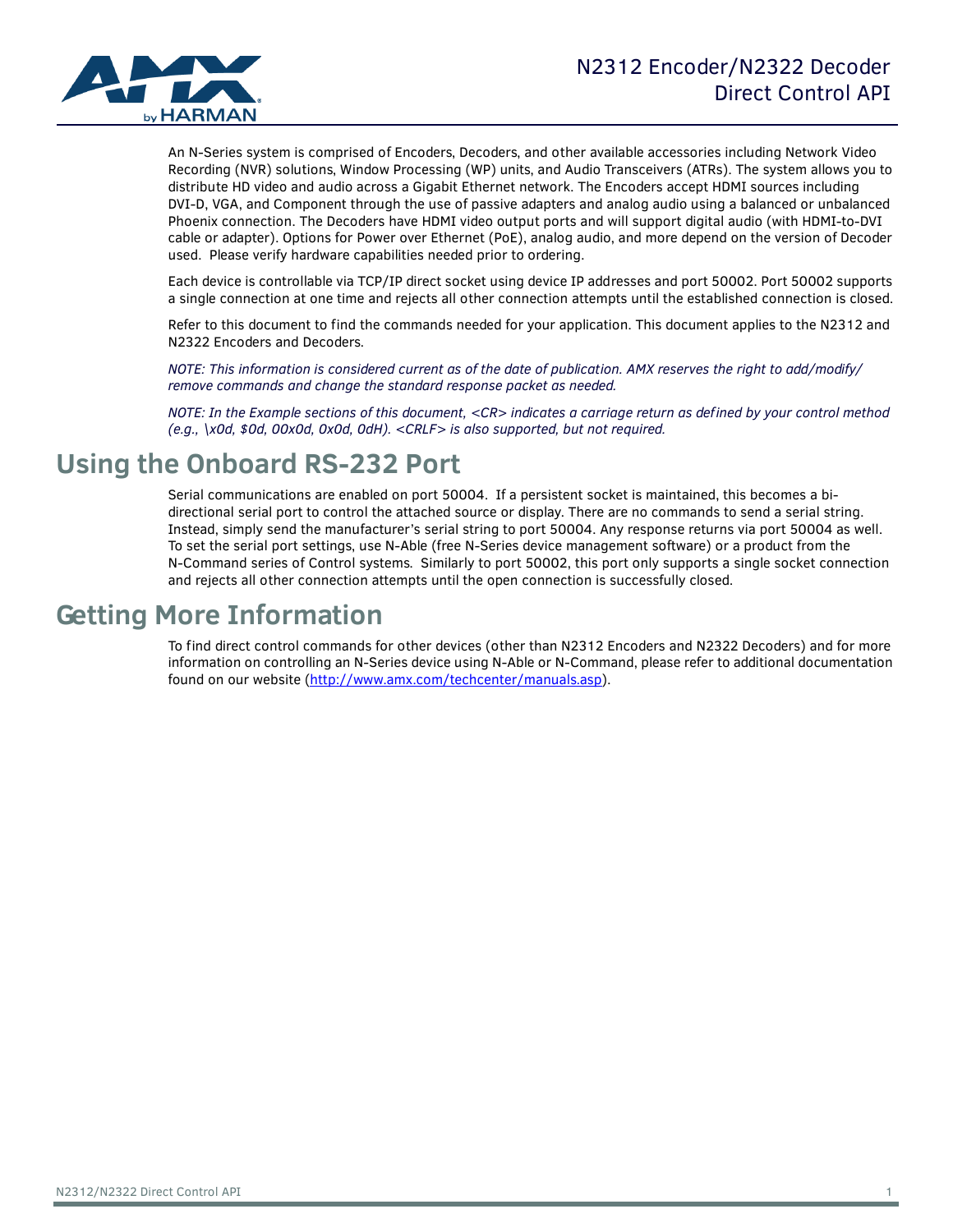## **Decoders**

| <b>Device Status</b> |                                                     |                          |                                          |                                                                                                |
|----------------------|-----------------------------------------------------|--------------------------|------------------------------------------|------------------------------------------------------------------------------------------------|
| <b>Command</b>       | <b>Description</b>                                  | <b>Response</b>          | <b>Example</b>                           | <b>Notes</b>                                                                                   |
| getStatus            | Returns with current status<br>of device.           | Current status of device | qetStatus <cr><br/>Οľ<br/>? &lt; CR</cr> | Refer to return packet information<br>in the Decoder Response table on<br>page 4.              |
| getNetStatus         | Returns with current network  <br>status of device. | Current status of device | qetNetStatus <cr></cr>                   | Refer to return packet information<br>in the Decoder getNetStatus<br>Response table on page 6. |

| <b>Video/Audio Switch</b>                     |                         |                          |                               |                                                                                                                                                                                                                                                                                                                 |
|-----------------------------------------------|-------------------------|--------------------------|-------------------------------|-----------------------------------------------------------------------------------------------------------------------------------------------------------------------------------------------------------------------------------------------------------------------------------------------------------------|
| <b>Command</b>                                | <b>Description</b>      | <b>Response</b>          | <b>Example</b>                | <b>Notes</b>                                                                                                                                                                                                                                                                                                    |
| set                                           | Switches video streams. | Current status of device | set:1 <cr></cr>               | If Decoder is set to Audio Follows<br>Video this will also switch the audio<br>stream. If set to a non-existent<br>stream (like stream 0) then<br>Decoder will revert to local play<br>content.                                                                                                                 |
| seta                                          | Switches audio streams. | Current status of device | seta:1 <cr></cr>              |                                                                                                                                                                                                                                                                                                                 |
| KVMMasterIP: <ip>[,<br/><video>]</video></ip> | KVM switch              | Current status of device | KVMMaster:169.254.1.<br>100,1 | Changes the KVM to switch to an<br>Encoder specified by the $\langle$ ip><br>number. If <video> is 1, the video<br/>switches to the Encoder's video<br/>stream (and audio if following). If<br/><video> is 0, only the USB access<br/>switches. If <video> is blank.<br/>defaults to 1.</video></video></video> |

| <b>Audio Controls</b> |                             |                          |                   |                                                                         |
|-----------------------|-----------------------------|--------------------------|-------------------|-------------------------------------------------------------------------|
| l Command             | <b>Description</b>          | <b>Response</b>          | <b>Example</b>    | <b>Notes</b>                                                            |
| mute                  | Disables audio output.      | Current status of device | mute < CR         | This affects both analog outputs (if<br>available) and digital outputs. |
| unmute                | Enables audio output.       | Current status of device | unmute $<$ CR $>$ |                                                                         |
| lovol                 | Changes audio output level. | Current status of device | lovol:50 < CR     | Range in Percentage 0 - 100%                                            |

| <b>Mode Change</b> |                             |                          |                   |                                                                          |
|--------------------|-----------------------------|--------------------------|-------------------|--------------------------------------------------------------------------|
| <b>Command</b>     | <b>Description</b>          | <b>Response</b>          | <b>Example</b>    | <b>Notes</b>                                                             |
| live               | Changes mode to live play.  | Current status of device | live <cr></cr>    | Only needed if Decoder has been<br>commanded to local play.              |
| local              | Changes mode to local play. | Current status of device | local:4 < CR      | 8 playlists available, values: 0 - 7                                     |
| hdmiOff            | Disables video output.      | Current status of device | hdmiOff <cr></cr> |                                                                          |
| hdmiOn             | Enables video output.       | Current status of device | hdmiOn <cr></cr>  | On by default. Only needed if<br>HDMI port has already been<br>disabled. |

| Scaler Controls |                        |                          |                        |                                                  |
|-----------------|------------------------|--------------------------|------------------------|--------------------------------------------------|
| <b>Command</b>  | <b>Description</b>     | <b>Response</b>          | <b>Example</b>         | <b>Notes</b>                                     |
| l scalerenable  | Enables scaled output. | Current status of device | scalerenable <cr></cr> | Enables scaler to selected output<br>resolution. |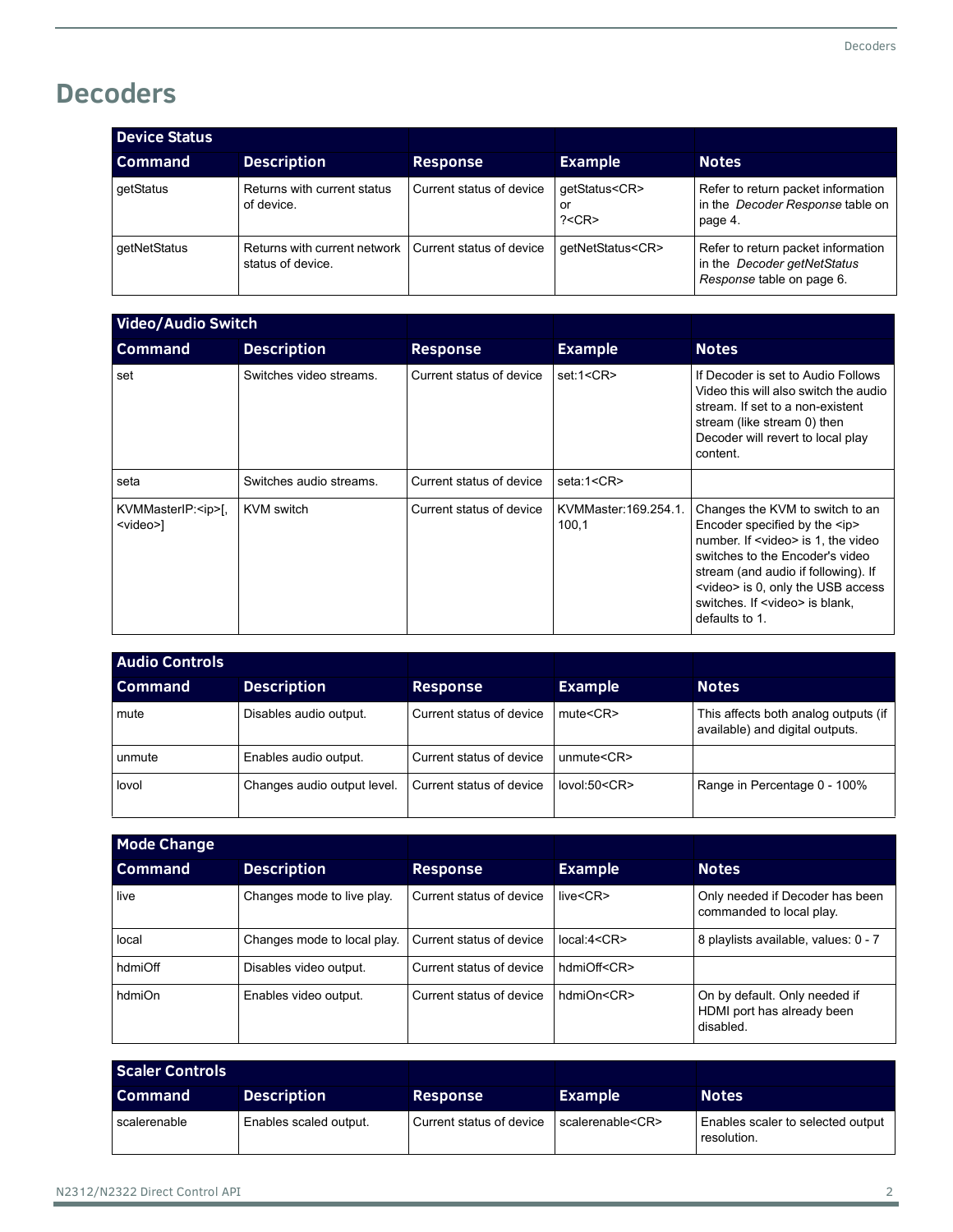| <b>Scaler Controls (Cont.)</b> |                            |                          |                           |                                                                                                                       |
|--------------------------------|----------------------------|--------------------------|---------------------------|-----------------------------------------------------------------------------------------------------------------------|
| <b>Command</b>                 | <b>Description</b>         | <b>Response</b>          | <b>Example</b>            | <b>Notes</b>                                                                                                          |
| scalerdisable                  | Disables scaled output.    | Current status of device | scalerdisable <cr></cr>   | Disables scaler. Video output is<br>source resolution.                                                                |
| modeset                        | Changes output resolution. | Current status of device | modeset:1080p60 <cr></cr> | Modes = auto   1080p59.94  <br>1080p60   720p60   4K30   4K25<br>Note: $auto = scale to display$<br>native resolution |

| <b>External Device Control</b>                    |                                                                                             |                                    |                                                                                                                                                                                                                                                                                                                                                                                                                                                    |                                                                                                                                                                                                     |
|---------------------------------------------------|---------------------------------------------------------------------------------------------|------------------------------------|----------------------------------------------------------------------------------------------------------------------------------------------------------------------------------------------------------------------------------------------------------------------------------------------------------------------------------------------------------------------------------------------------------------------------------------------------|-----------------------------------------------------------------------------------------------------------------------------------------------------------------------------------------------------|
| <b>Command</b>                                    | <b>Description</b>                                                                          | <b>Response</b>                    | <b>Example</b>                                                                                                                                                                                                                                                                                                                                                                                                                                     | <b>Notes</b>                                                                                                                                                                                        |
| sendir                                            | Activates a stored IR<br>command.                                                           | <b>Current status</b><br>of device | sendir:commandname<br>$<$ CR $>$                                                                                                                                                                                                                                                                                                                                                                                                                   | Command name is name created<br>during commissioning project.<br>If command is saved as PON - then<br>command would be:<br>sendir:PON.                                                              |
| sendirraw:<br><commanddata></commanddata>         | Sends IR command with<br>Pronto Code.                                                       | <b>Current status</b><br>of device | sendirraw: 0000 006C<br>0022 0000 015B 00AD<br>0016 0016 0016 0016<br>0016 0041 0016 0016<br>0016 0016 0016 0016<br>0016 0016 0016 0041<br>0016 0041 0016 0016<br>0016 0016 0016 0041<br>0016 0041 0016<br>0041 0016 0041 0016<br>0016 0016 0041 0016<br>0041 0016 0041 0016<br>0016 0016 0016 0016<br>0016 0016 0016 0016<br>0016 0016 0016 0016<br>0016 0016 0016 0016<br>0041 0016 0041 0016<br>0041 0016 0041 0016<br>0041 0016 0622 <cr></cr> | Sends Pronto Hex Code to attached<br>IR port. No need to pre-store<br>command in device.                                                                                                            |
| sendser:<br><commandname></commandname>           | Executes serial command<br>stored in unit's software.<br>Recall is by saved name.           | <b>Current status</b><br>of device | sendser:play <cr></cr>                                                                                                                                                                                                                                                                                                                                                                                                                             | The <commandname> is case and<br/>space sensitive. We recommend<br/>saving the commands as lowercase,<br/>all one word (for example,<br/>playpause).</commandname>                                  |
| serSet                                            | Configures serial port to<br>desired<br>settings.                                           | <b>Current status</b><br>of device | serSet:9600,8,none,1<br>$<$ CR $>$                                                                                                                                                                                                                                                                                                                                                                                                                 | serSet baudrate, databits, parity, stop.<br>Reference N-Able or other control<br>software for valid settings. Only<br>needed if serial port has not been<br>initialized with N-Command<br>software. |
| setSettings:<br>irPassThroughEnable:<br>[on, off] | Enables the IR passthrough<br>to send and accept IR<br>signals from other N2300<br>devices. | <b>Current status</b><br>of device | setSettings:<br>irPassThroughEnable:<br>on <cr></cr>                                                                                                                                                                                                                                                                                                                                                                                               | on = IR passthrough enabled<br>off = IR passthrough disabled                                                                                                                                        |
| irClientIP                                        | Sets the IP address of the<br>unit to receive the IR<br>passthrough data.                   | Current status<br>of device        | irClientIP:192.168.1.11<br>$<$ CR $>$                                                                                                                                                                                                                                                                                                                                                                                                              |                                                                                                                                                                                                     |
| setSettings:wallEnable:<br>[on, off]              | Enables wall processing.                                                                    | <b>Current status</b><br>of device | setSettings:wallEnable:<br>on <cr></cr>                                                                                                                                                                                                                                                                                                                                                                                                            |                                                                                                                                                                                                     |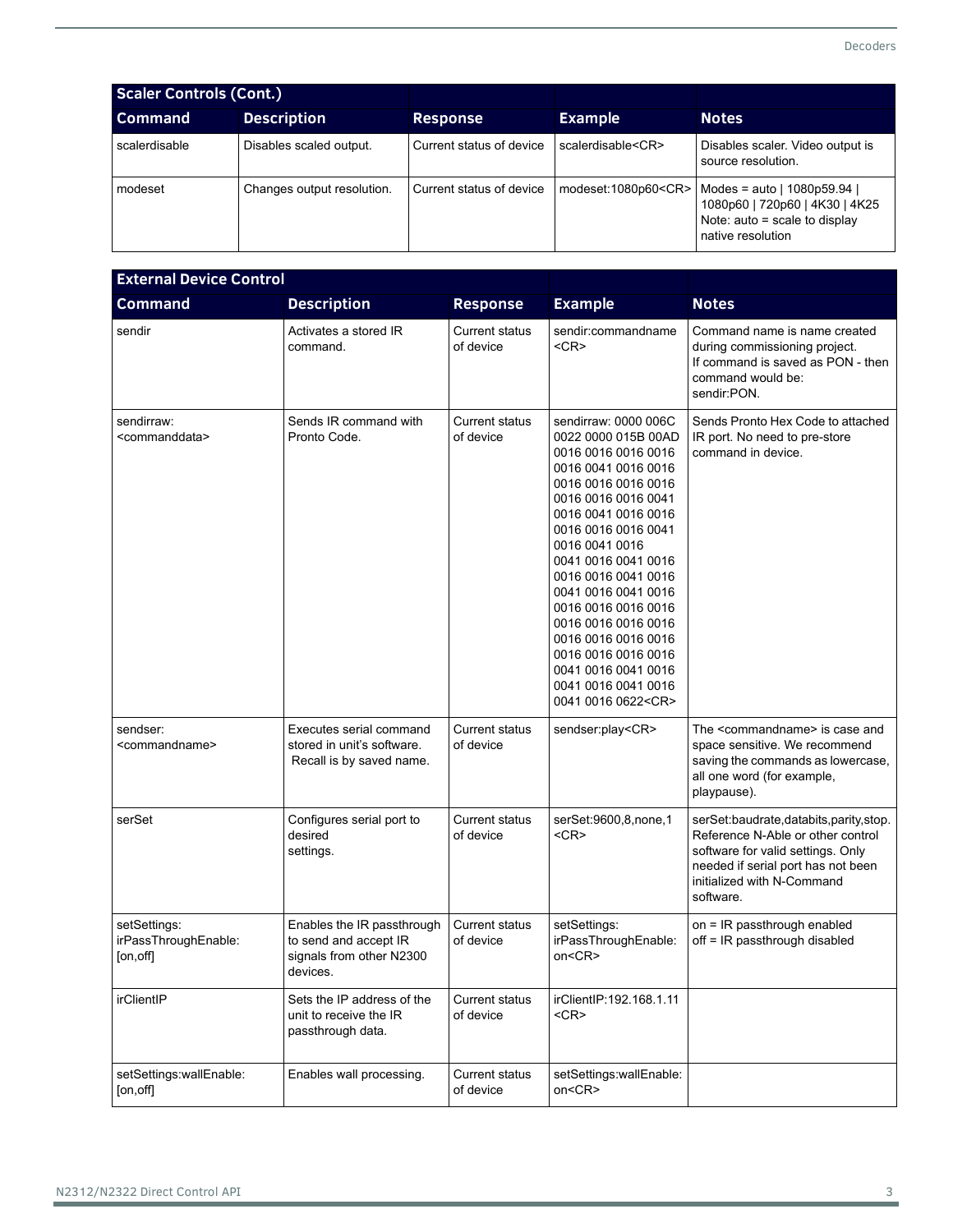| <b>External Device Control (Cont.)</b>         |                                                                                   |                                    |                                            |                                                                                                                                                                                                                                                         |
|------------------------------------------------|-----------------------------------------------------------------------------------|------------------------------------|--------------------------------------------|---------------------------------------------------------------------------------------------------------------------------------------------------------------------------------------------------------------------------------------------------------|
| <b>Command</b>                                 | <b>Description</b>                                                                | <b>Response</b>                    | <b>Example</b>                             | <b>Notes</b>                                                                                                                                                                                                                                            |
| setSettings:wallHorMons:<br>$[1 - 16]$         | Sets number of monitors<br>horizontally in the video<br>wall.                     | <b>Current status</b><br>of device | setSettings:<br>wallHorMons:4 <cr></cr>    |                                                                                                                                                                                                                                                         |
| setSettings:wallVerMons:<br>$[1-8]$            | Sets the number of monitors<br>vertically in the video wall.                      | <b>Current status</b><br>of device | setSettings:<br>wallVerMons:4 <cr></cr>    |                                                                                                                                                                                                                                                         |
| setSettings:wallMonPosH:<br>$[0-15]$           | Sets the horizontal position<br>of this Decoder's monitor in<br>the video wall.   | <b>Current status</b><br>of device | setSettings:<br>wallMonPosH:2 <cr></cr>    |                                                                                                                                                                                                                                                         |
| setSettings:wallMonPosV:<br>$[0-7]$            | Sets the vertical position of<br>this Decoder's monitor in<br>the video wall.     | <b>Current status</b><br>of device | setSettings:<br>wallMonPosV:7              |                                                                                                                                                                                                                                                         |
| setSettings:wallStretch:<br>[fit,stretch,auto] | Defines how a video is<br>scaled to the wall area.                                | <b>Current status</b><br>of device | setSettings:wallStretch:<br>$fit <$ CR $>$ | auto = Decoder decides the best<br>scaling method.<br>fit = Scales video to fit the wall area.<br>changing the aspect ratio as<br>needed.<br>stretch = Stretches the video to fill<br>the wall, maintaining the aspect ratio<br>and cropping as needed. |
| setSettings:wallHShift:[0-64]                  | Sets the bezel adjustment<br>on the left edge in<br>3840x2160 measured<br>pixels. | <b>Current status</b><br>of device | setSettings:<br>wallHShift:64 <cr></cr>    |                                                                                                                                                                                                                                                         |
| setSettings:wallVShift:[0-64]                  | Sets the bezel adjustment<br>on the top edge in<br>3840x2160 measured<br>pixels.  | <b>Current status</b><br>of device | setSettings:<br>wallVShift:64 <cr></cr>    |                                                                                                                                                                                                                                                         |

| <b>Decoder Response</b>                                                                                                                                                                                                                                                                                                                                                |                                                  |                                             |  |  |  |
|------------------------------------------------------------------------------------------------------------------------------------------------------------------------------------------------------------------------------------------------------------------------------------------------------------------------------------------------------------------------|--------------------------------------------------|---------------------------------------------|--|--|--|
| <b>Response</b>                                                                                                                                                                                                                                                                                                                                                        | <b>Description</b>                               | <b>Notes</b>                                |  |  |  |
| The response packet detailed in this table is sent as a confirmation to all commands as well as in response to the getStatus command.<br>Additional information may be contained before the response packet. It is recommended when decoding response data to search for the field<br>required and then output the data accordingly. All fields are separated by "\r". |                                                  |                                             |  |  |  |
| 00000185                                                                                                                                                                                                                                                                                                                                                               | SVSI RXGEN2:N2322A Device type and serial number |                                             |  |  |  |
| NAME: Decoder 2K                                                                                                                                                                                                                                                                                                                                                       | Name of device                                   | Serial string with name (255 character max) |  |  |  |
| MAC:00:19:0B:85:01:20                                                                                                                                                                                                                                                                                                                                                  | Mac address of device                            |                                             |  |  |  |
| IP:169.254.34.55                                                                                                                                                                                                                                                                                                                                                       | IP address of device                             |                                             |  |  |  |
| NM:255.255.0.0                                                                                                                                                                                                                                                                                                                                                         | Subnet mask of device                            |                                             |  |  |  |

| GW:169.254.1.1    | Gateway of device                  |                            |
|-------------------|------------------------------------|----------------------------|
| IPTRIAL:0         | IP in trial mode                   | N-Series software specific |
| IPMODE:DHCP       | IP mode of device                  | DHCP   Static   Auto IP    |
| rel:0.0.29        | Software release number            | N-Series software specific |
| SWVER 9/29/2016   | Software version running on device | N-Series software specific |
| WEBVER:1412023780 | Web version running on device      | N-Series software specific |
| UPDATE:0          | N-Series software specific         | N-Series software specific |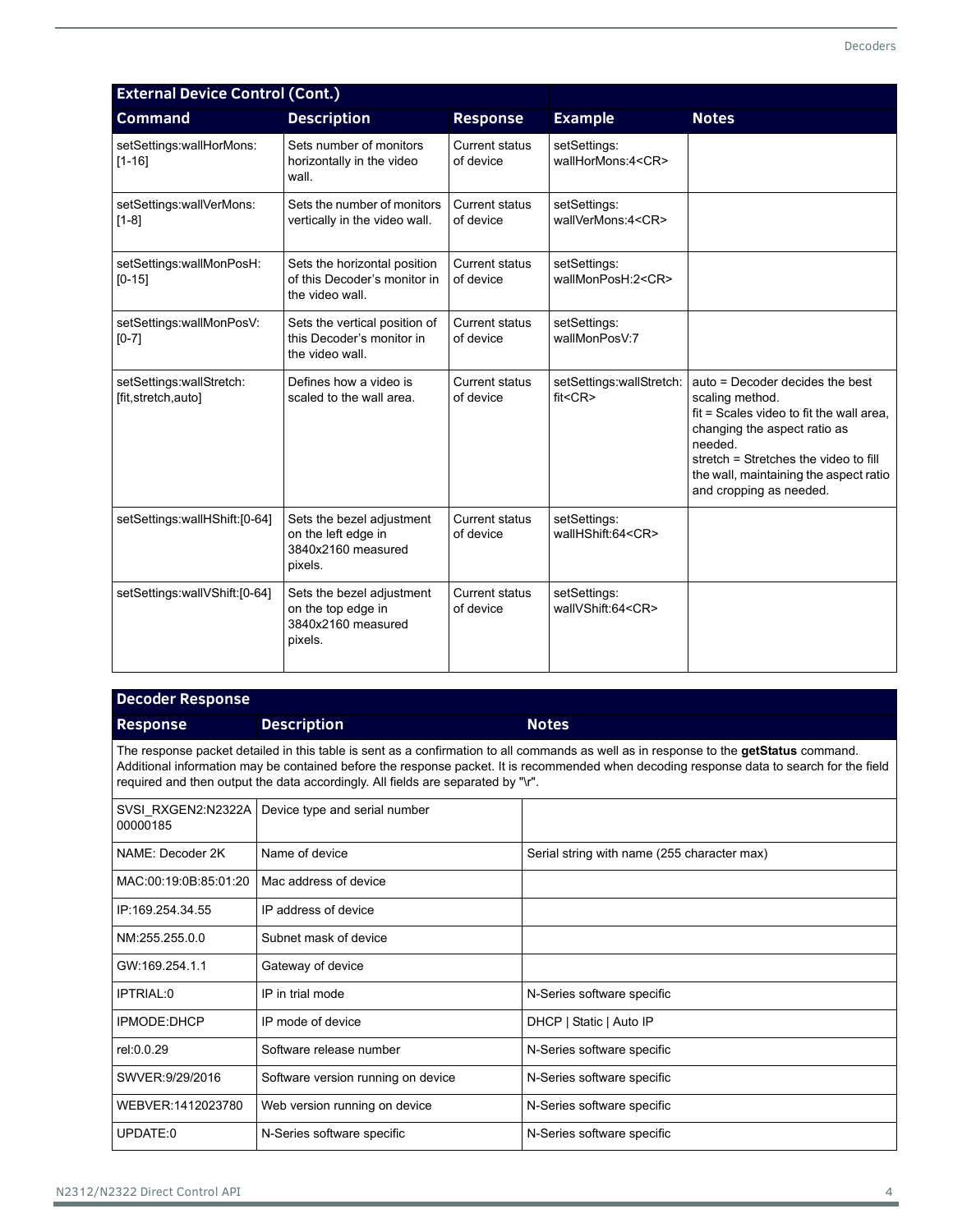| <b>Decoder Response (Cont.)</b> |                                                                   |                                                                                                |  |  |
|---------------------------------|-------------------------------------------------------------------|------------------------------------------------------------------------------------------------|--|--|
| <b>Response</b>                 | <b>Description</b>                                                | <b>Notes</b>                                                                                   |  |  |
| UPDTRY:0                        | N-Series software specific                                        | N-Series software specific                                                                     |  |  |
| UPDFAILED:0                     | N-Series software specific                                        | N-Series software specific                                                                     |  |  |
| MEDIAPORT0:on                   | Multicast traffic control                                         | on = multicast can leave port $ $ off = no multicast can leave port                            |  |  |
| MEDIAPORT1:off                  | Multicast traffic control                                         | on = multicast can leave port $ $ off = no multicast can leave port                            |  |  |
| DIVASEN:0                       | N-Series software specific                                        | N-Series software specific                                                                     |  |  |
| DIVASIP:0.0.0.0                 | N-Series software specific                                        | N-Series software specific                                                                     |  |  |
| BAUD:115200                     | Serial port's communication speed in bits per<br>second           | 300   1200   2400   4800   9600   14400   19200   28800   38400  <br>57600   115200   230400   |  |  |
| SNUMB:8                         | Number of databits per character specified for<br>the serial port | 7 8                                                                                            |  |  |
| SPAR:none                       | Serial port parity setting                                        | even   odd   none                                                                              |  |  |
| SP2S:1                          | Serial port's stop bit setting                                    | 1 2                                                                                            |  |  |
| PORTSD1:no                      | P1 disabled completely                                            | yes = deactivated (no traffic)   no = active and working                                       |  |  |
| HDMICEVTDLY:1                   | N-Act connect event delay time in seconds                         | up to 24 hours (measured in seconds)                                                           |  |  |
| HDMIDEVTDLY:1                   | N-Act disconnect event delay time in seconds                      | up to 24 hours (measured in seconds)                                                           |  |  |
| USERMCMODE:off                  | Customize multicast address.                                      | on = multicast will be customized   off = multicast will NOT be<br>customized                  |  |  |
| USERMCIP:0.0.0.0                | Custom multicast address (USERMCMODE<br>must be on)               | multicast address                                                                              |  |  |
| PLAYLIST:1                      | Current local playlist                                            | Number 0 - 7                                                                                   |  |  |
| MODE:720p60.mode                | Scaler output mode                                                | All modes are followed by .mode.<br>Modes = auto   1080p59.94   1080p60   720p60   4K30   4K25 |  |  |
| LINEOUTVOL_L:35                 | Current line out volume - left channel                            | $0 - 100%$                                                                                     |  |  |
| LINEOUTVOL_R:35                 | Current line out volume - right channel                           | $0 - 100%$                                                                                     |  |  |
| MUTE:0                          | Mute status                                                       | $0 =$ audio enabled   1 = audio disabled                                                       |  |  |
| STREAM:3                        | Current video stream                                              | Numeric value                                                                                  |  |  |
| STREAMAUDIO:0                   | Current audio stream                                              | Numeric value $  0 =$ follow video                                                             |  |  |
| SCALERBYPASS:no                 | Scaler status                                                     | yes = scaler IS disabled   no = scaler IS enabled                                              |  |  |
| PLAYMODE:local                  | Current playmode                                                  | local   live                                                                                   |  |  |
| LIVEAUDIOLP:off                 | Play stream audio in local play                                   | on = use stream audio $ $ off = use local play audio                                           |  |  |
| YUVOUT:auto                     | Color space settings                                              | auto $ $ on = YUV output $ $ off = normal output                                               |  |  |
| FRAMEHOLD:off                   | Hold last frame if stream lost                                    | on = hold last frame $ $ off = display local play                                              |  |  |
| VIDOFFNOSTRM:off                | Disabled HDMI port on loss of stream                              | on = disable HDMI on loss of stream   off= display local play                                  |  |  |
| HDMIOFF:off                     | HDMI port state                                                   | on = HDMI disabled   off = outputting video                                                    |  |  |
| HDMISTATUS:disconne<br>cted     | <b>HDMI</b> status                                                | connected = monitor on/detected   disconnected = monitor off/<br>detached                      |  |  |
| INPUTRES: 1280x720              | Current incoming resolution                                       |                                                                                                |  |  |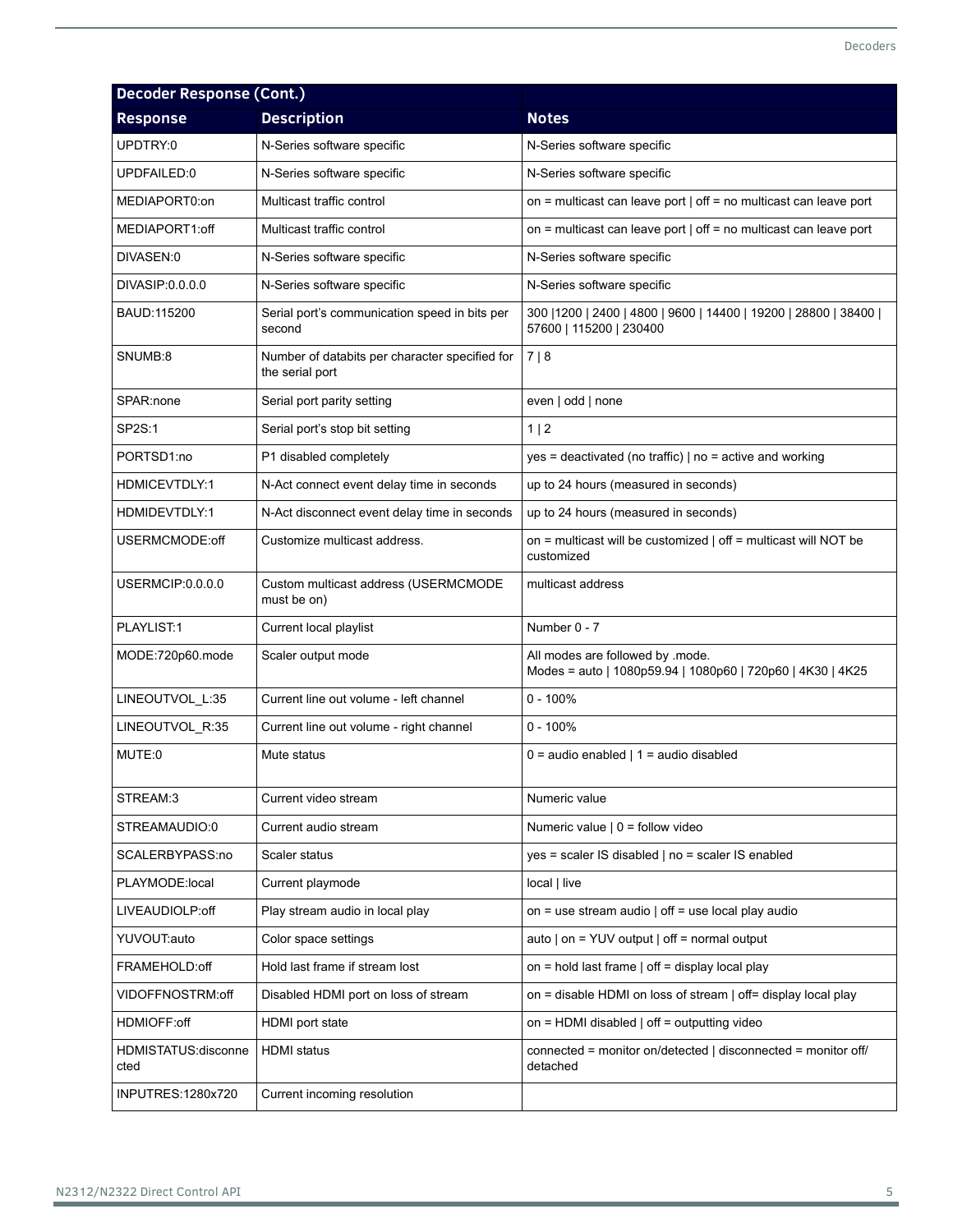<span id="page-5-0"></span>

| <b>Decoder getNetStatus Response</b>                                                       |                                                                                              |  |  |
|--------------------------------------------------------------------------------------------|----------------------------------------------------------------------------------------------|--|--|
| <b>Response</b>                                                                            | <b>Description</b>                                                                           |  |  |
| SVSI NETSTATS:N2322A20000383                                                               | Device type and serial number of the N-Series device                                         |  |  |
| NAME:CBTest2300DEC                                                                         | User-configured name of the N-Series device                                                  |  |  |
| MAC:00:19:0B:80:31:9E                                                                      | MAC address of the N-Series device                                                           |  |  |
| IP:169.254.119.168                                                                         | IP address of the N-Series device                                                            |  |  |
| NM:255.255.0.0                                                                             | Subnet mask of the N-Series device                                                           |  |  |
| GW:169 254 11                                                                              | Gateway IP address of the N-Series device                                                    |  |  |
| SWVER: 10/24/2016                                                                          | Software version of the N-Series device                                                      |  |  |
| chassisID mac e0:d1:73:f5:0d:1d                                                            | MAC address of the switch connected to the N-Series device                                   |  |  |
| sysName:switchf50d1d                                                                       | User-configured name of the switch connected to the N-Series device                          |  |  |
| sysDescr:SG500X-24P 24-Port Gigabit with 4-Port<br>10-Gigabit PoE Stackable Managed Switch | User-configured description of the switch connected to the N-Series device                   |  |  |
| portID:ifname gi1/1/5                                                                      | User-configured name of the switch's port that is connected to the N-Series device           |  |  |
| portDescr:gigabitethernet1/1/5                                                             | User-configured description of the switch's port that is connected to the N-Series<br>device |  |  |
| FPGAVER:0/0/2000                                                                           | Bit file version of the N-Series device                                                      |  |  |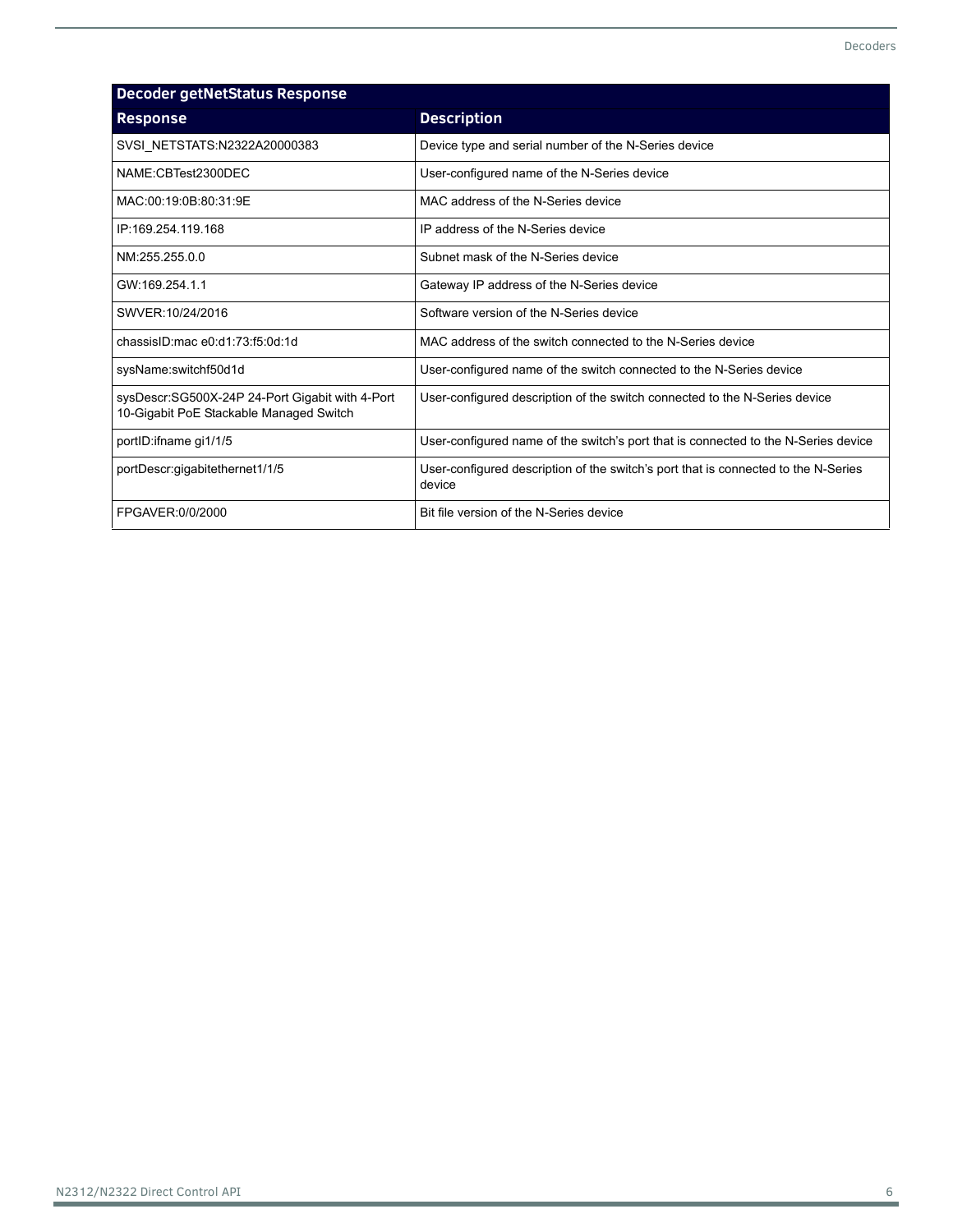## **Encoders**

| <b>Device Status</b> |                                                                              |                          |                                          |                                                                                                 |
|----------------------|------------------------------------------------------------------------------|--------------------------|------------------------------------------|-------------------------------------------------------------------------------------------------|
| <b>Command</b>       | <b>Description</b>                                                           | <b>Response</b>          | <b>Example</b>                           | <b>Notes</b>                                                                                    |
| getStatus            | Returns with current status<br>of device.                                    | Current status of device | qetStatus <cr><br/>or<br/>? &lt; CR</cr> | Refer to return packet information<br>in the <i>Encoder Response</i> table on<br>page 8.        |
| getNetStatus         | Returns with current network   Current status of device<br>status of device. |                          | qetNetStatus <cr></cr>                   | Refer to return packet information<br>in the Encoder getNetStatus<br>Response table on page 10. |

| <b>Audio Status</b> |                       |                          |                |                                                        |
|---------------------|-----------------------|--------------------------|----------------|--------------------------------------------------------|
| Command             | <b>Description</b>    | <b>Response</b>          | <b>Example</b> | <b>Notes</b>                                           |
| mute                | Disables audio input. | Current status of device | $mute <$ $CR$  | This affects both analog inputs and<br>digital inputs. |
| unmute              | Enables audio input.  | Current status of device | umwte < CR     |                                                        |

| <b>Mode Change</b> |                                                                                                                                                                                               |                          |                           |                                                                         |
|--------------------|-----------------------------------------------------------------------------------------------------------------------------------------------------------------------------------------------|--------------------------|---------------------------|-------------------------------------------------------------------------|
| Command            | <b>Description</b>                                                                                                                                                                            | <b>Response</b>          | <b>Example</b>            | Notes                                                                   |
| live               | Changes mode to live play.                                                                                                                                                                    | Current status of device | live <cr></cr>            | Only needed if Encoder has been<br>commanded to local play.             |
| local              | Changes mode to host play.                                                                                                                                                                    | Current status of device | local:4 <cr></cr>         | 8 playlists available, values: 1 - 8                                    |
| txdisable          | Disables all broadcasts from<br>Encoder.                                                                                                                                                      | Current status of device | txdisable <cr></cr>       | Any Encoders currently viewing<br>stream will transition to local play. |
| txenable           | Enables broadcast from<br>Encoder.                                                                                                                                                            | Current status of device | txenable <cr></cr>        | Re-enables broadcasting from<br>Encoder if previously disabled.         |
| vidsrc             | Select the video input on the<br>Encoder, Preferred modes<br>are not supported.<br>Therefore, when in auto<br>mode (and both input types<br>are plugged in) a preferred<br>mode is undefined. | Current status of device | vidsrc:hdmionly <cr></cr> | Video input selections = hdmionly  <br>vgaonly   auto                   |

| <b>External Device Control</b>            |                                       |                             |                                                                                                                                                                                                                                                                                                                                                                                                                                                    |                                                                                           |
|-------------------------------------------|---------------------------------------|-----------------------------|----------------------------------------------------------------------------------------------------------------------------------------------------------------------------------------------------------------------------------------------------------------------------------------------------------------------------------------------------------------------------------------------------------------------------------------------------|-------------------------------------------------------------------------------------------|
| <b>Command</b>                            | <b>Description</b>                    | <b>Response</b>             | <b>Example</b>                                                                                                                                                                                                                                                                                                                                                                                                                                     | <b>Notes</b>                                                                              |
| sendirraw:<br><commanddata></commanddata> | Sends IR command with<br>Pronto Code. | Current status of<br>device | sendirraw: 0000 006C<br>0022 0000 015B 00AD<br>0016 0016 0016 0016<br>0016 0041 0016 0016<br>0016 0016 0016 0016<br>0016 0016 0016 0041<br>0016 0041 0016 0016<br>0016 0016 0016 0041<br>0016 0041 0016<br>0041 0016 0041 0016<br>0016 0016 0041 0016<br>0041 0016 0041 0016<br>0016 0016 0016 0016<br>0016 0016 0016 0016<br>0016 0016 0016 0016<br>0016 0016 0016 0016<br>0041 0016 0041 0016<br>0041 0016 0041 0016<br>0041 0016 0622 <cr></cr> | Sends Pronto Hex Code to<br>attached IR port. No need to pre-<br>store command in device. |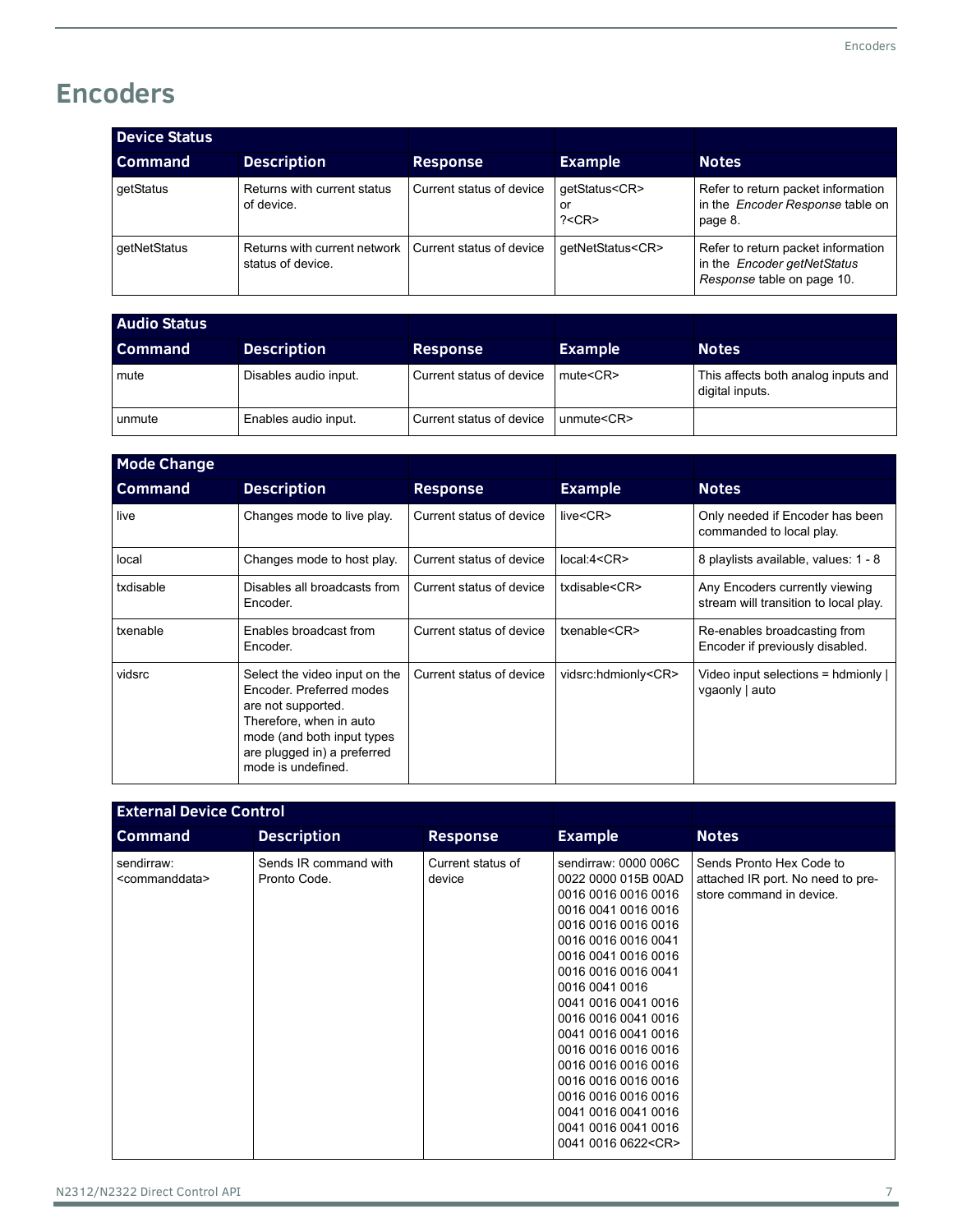| <b>External Device Control (Cont.)</b>  |                                                                                   |                             |                               |                                                                                                                                                                                                   |
|-----------------------------------------|-----------------------------------------------------------------------------------|-----------------------------|-------------------------------|---------------------------------------------------------------------------------------------------------------------------------------------------------------------------------------------------|
| <b>Command</b>                          | <b>Description</b>                                                                | <b>Response</b>             | <b>Example</b>                | <b>Notes</b>                                                                                                                                                                                      |
| sendser:<br><commandname></commandname> | Executes serial command<br>stored in unit's software.<br>Recall is by saved name. | Current status of<br>device | sendser:play <cr></cr>        | The <commandname> is case and<br/>space sensitive. We recommend<br/>saving the commands as<br/>lowercase, all one word (for<br/>example, playpause).</commandname>                                |
| serSet                                  | Configures serial port to<br>desired<br>settings.                                 | Current status of<br>device | serSet:9600,8,none,<br>1 < CR | serSet:baudrate,databits,parity,<br>stop. Reference N-Able or other<br>control software for valid settings.<br>Only needed if serial port has not<br>been initialized with N-Command<br>software. |

| <b>Encoder Response</b> |                                                                                                                                                                                                                                                                                                                                                                        |                                                                                              |  |  |  |
|-------------------------|------------------------------------------------------------------------------------------------------------------------------------------------------------------------------------------------------------------------------------------------------------------------------------------------------------------------------------------------------------------------|----------------------------------------------------------------------------------------------|--|--|--|
| <b>Response</b>         | <b>Description</b>                                                                                                                                                                                                                                                                                                                                                     | <b>Notes</b>                                                                                 |  |  |  |
|                         | The response packet detailed in this table is sent as a confirmation to all commands as well as in response to the getStatus command.<br>Additional information may be contained before the response packet. It is recommended when decoding response data to search for the field<br>required and then output the data accordingly. All fields are separated by "\r". |                                                                                              |  |  |  |
| 00151                   | SVSI TXGEN2:N2312A000   Device type and serial number                                                                                                                                                                                                                                                                                                                  |                                                                                              |  |  |  |
| NAME: Encoder 2K        | Device name                                                                                                                                                                                                                                                                                                                                                            |                                                                                              |  |  |  |
| MAC:00:19:0B:00:08:86   | Device MAC                                                                                                                                                                                                                                                                                                                                                             |                                                                                              |  |  |  |
| IP:169.254.119.168      | Device IP                                                                                                                                                                                                                                                                                                                                                              |                                                                                              |  |  |  |
| NM:255.255.0.0          | Device subnet mask                                                                                                                                                                                                                                                                                                                                                     |                                                                                              |  |  |  |
| GW:169.254.1.1          | Device gateway                                                                                                                                                                                                                                                                                                                                                         |                                                                                              |  |  |  |
| IPTRIAL:0               | IP trial mode (during resetting of IP addresses)                                                                                                                                                                                                                                                                                                                       | N-Series software specific                                                                   |  |  |  |
| IPMODE:STATIC           | IP mode of device                                                                                                                                                                                                                                                                                                                                                      | DHCP   Static   Auto IP                                                                      |  |  |  |
| ID:0                    | N-Series software specific                                                                                                                                                                                                                                                                                                                                             | N-Series software specific                                                                   |  |  |  |
| rel:0.0.29              | Software release number                                                                                                                                                                                                                                                                                                                                                | N-Series software specific                                                                   |  |  |  |
| SWVER:10/21/2016        | Software version                                                                                                                                                                                                                                                                                                                                                       | N-Series software specific                                                                   |  |  |  |
| WEBVER:1371820321       | Web interface version                                                                                                                                                                                                                                                                                                                                                  | N-Series software specific                                                                   |  |  |  |
| UPDATE:0                | Update flags for N-Series updater                                                                                                                                                                                                                                                                                                                                      | N-Series software specific                                                                   |  |  |  |
| UPDTRY:0                | Update flags for N-Series updater                                                                                                                                                                                                                                                                                                                                      | N-Series software specific                                                                   |  |  |  |
| UPDFAILED:0             | Update flags for N-Series updater                                                                                                                                                                                                                                                                                                                                      | N-Series software specific                                                                   |  |  |  |
| MEDIAPORT0:on           | P0 multicast status                                                                                                                                                                                                                                                                                                                                                    | on = multicast can leave port $\vert$ off = no multicast can leave port                      |  |  |  |
| MEDIAPORT1:on           | P1 multicast status                                                                                                                                                                                                                                                                                                                                                    | on = multicast can leave port   off = no multicast can leave port                            |  |  |  |
| DIVASEN:0               | N-Series software specific                                                                                                                                                                                                                                                                                                                                             | N-Series software specific                                                                   |  |  |  |
| DIVASIP: 0.0.0.0        | N-Series software specific                                                                                                                                                                                                                                                                                                                                             | N-Series software specific                                                                   |  |  |  |
| <b>BAUD:9600</b>        | Serial port's communication speed in bits per<br>second                                                                                                                                                                                                                                                                                                                | 300   1200   2400   4800   9600   14400   19200   28800   38400<br>  57600   115200   230400 |  |  |  |
| SNUMB:8                 | Number of databits per character specified for<br>the serial port                                                                                                                                                                                                                                                                                                      | 7 8                                                                                          |  |  |  |
| SPAR:none               | Serial port parity setting                                                                                                                                                                                                                                                                                                                                             | even   odd   none                                                                            |  |  |  |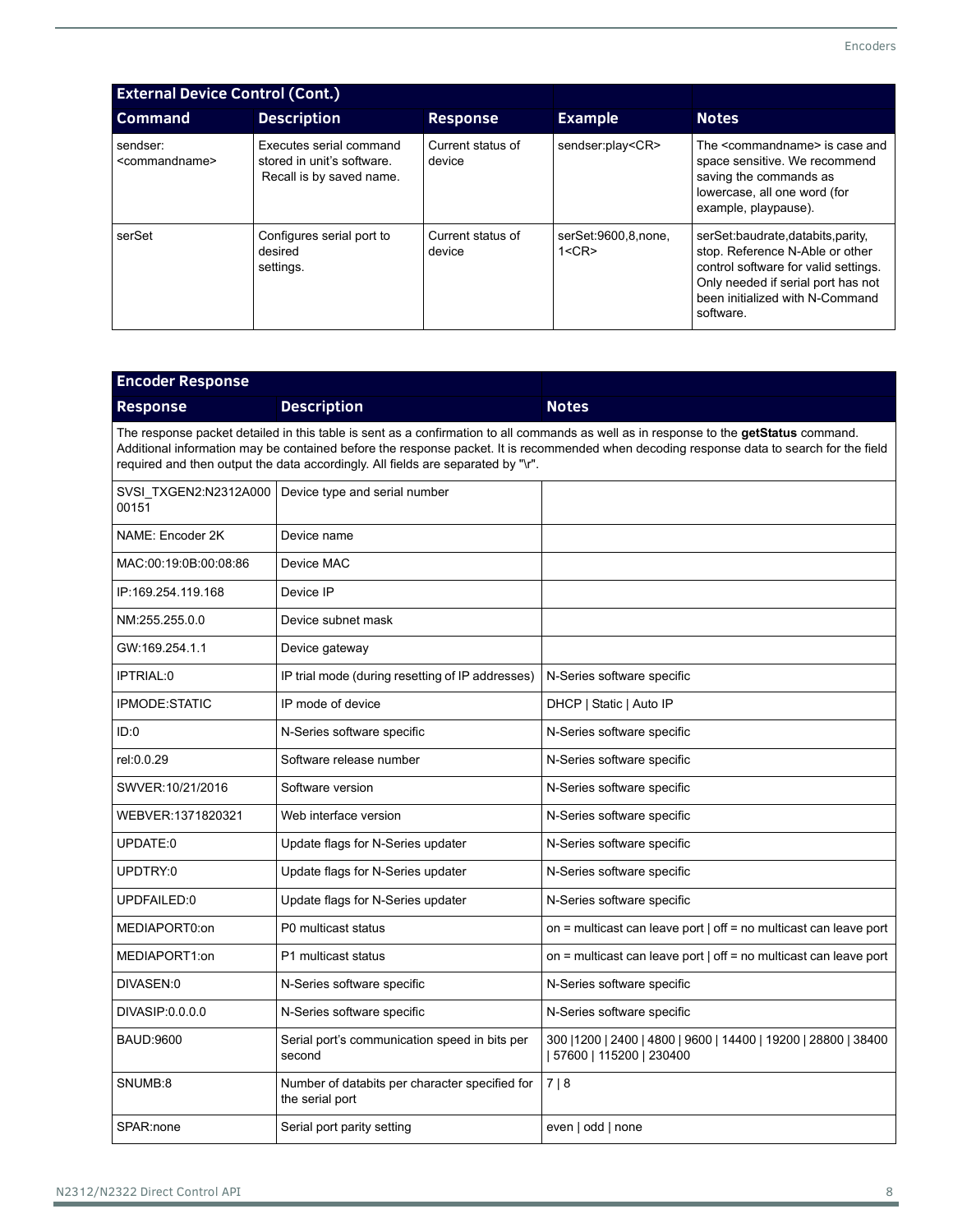| <b>Encoder Response (Cont.)</b> |                                                     |                                                                                 |  |
|---------------------------------|-----------------------------------------------------|---------------------------------------------------------------------------------|--|
| <b>Response</b>                 | <b>Description</b>                                  | <b>Notes</b>                                                                    |  |
| SP2S:1                          | Serial port's stop bit setting                      | 1 2                                                                             |  |
| PORTSD1:no                      | P1 disabled completely                              | $yes = deactivated (no traffic)   no = active and working$                      |  |
| <b>HDMICEVTDLY:1</b>            | N-Act connect event delay time in seconds           | up to 24 hours (measured in seconds)                                            |  |
| HDMIDEVTDLY:1                   | N-Act disconnect event delay time in seconds        | up to 24 hours (measured in seconds)                                            |  |
| USERMCMODE:off                  | Customize multicast address                         | on = multicast will be customized $ $ off = multicast will NOT be<br>customized |  |
| <b>USERMCIP:0.0.0.0</b>         | Custom multicast address (USERMCMODE<br>must be on) | multicast address                                                               |  |
| PLAYLIST:1                      | Host playlist to be displayed                       | Playlists are 1 - 8                                                             |  |
| MUTE:0                          | Mute status                                         | $0 =$ audio enabled   1 = muted                                                 |  |
| STREAM:134                      | Broadcast stream of Encoder                         |                                                                                 |  |
| SAMPLE:44100                    | Audio sample rate                                   |                                                                                 |  |
| HDMIAUDIO:auto                  | <b>HDMI</b> audio state                             | auto $ $ on $ $ off                                                             |  |
| vidDetectMode:auto              | Input video detection mode                          | auto   digital   analog                                                         |  |
| PLAYMODE:live                   | Device mode                                         | live   local                                                                    |  |
| HDMIINPUT:connected             | Source status                                       | connected = source is available   disconnected = no source                      |  |
| <b>INPUTRES: 1280x720</b>       | Current incoming resolution                         |                                                                                 |  |
| SOGWindow:16                    | Current sync on green sensitivity                   | $0 - 63$                                                                        |  |